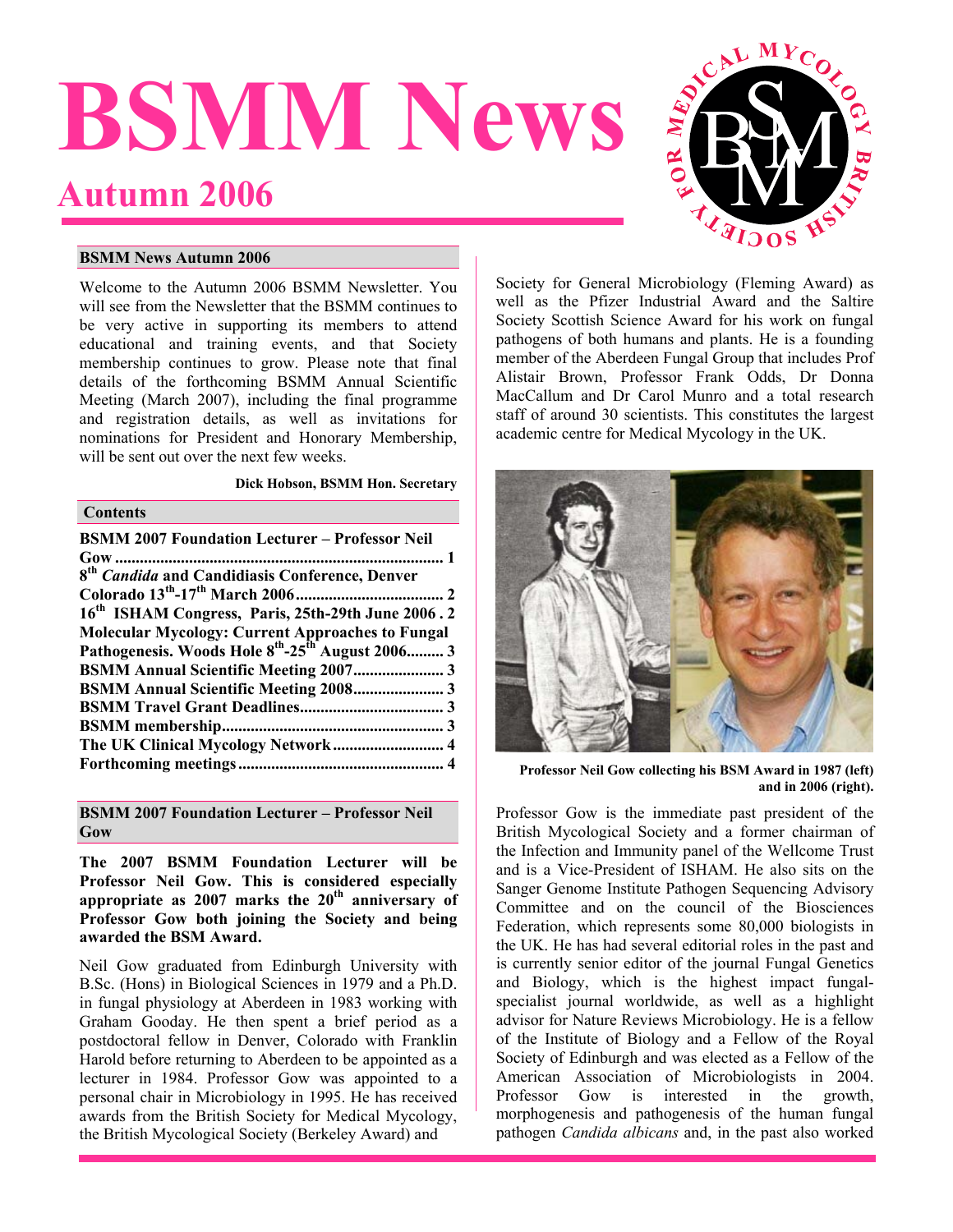

<span id="page-1-0"></span>extensively on the interactions between zoosporic plant pathogens and their hosts. He has specific interests in the molecular genetics of cell wall biosynthesis in fungi and the directional growth responses of fungal cells as well as the virulence properties of medically important fungal species. In recent years he has focussed mainly on the genetics of glycosylation and the fungus-host interaction, and on chitin synthesis and hyphal orientation responses. He has published some 200 papers and reviews in these areas, and these topics will form the basis of his Foundation lecture.

#### **8th** *Candida* **and Candidiasis Conference, Denver Colorado 13th-17th March 2006**

I attended and presented a poster at the 8th Conference on *Candida* and Candidiasis, which was held in Denver Colorado, with the generous financial assistance provided by a BSMM Travel Grant.

The meeting was held in conjunction with the first ever Dimorphic Fungal Pathogen meeting. The five-day conference program was built around a strong framework of talks combining straight science with clinical sessions and applied research. Holding several parallel sessions, including a 'Genomic Workshop' and 'Outside the Box' series encouraged communication and interaction between conferences, reflected in the strong showing from both meetings.

The *Candida* and Candidiasis meeting took a direct route through environmental sensing and response in the yeast, with the entirety of the first day being dedicated to this topic. Speakers taking the podium included Dr. Lorenz (University of Texas Health Science Centre), speaking about acetate metabolism during *Candida albicans*/macrophage interaction, Dr. Davis (University of Minnesota), describing the regulation of pH responsive genes by Rim101 and Dr. Mühlschlegel (University of Kent) revealing new insights into the sensing and metabolism of CO<sub>2</sub> in *C. albicans*.

The conference then moved to discuss epidemiology and evolution, with a terrific talk from Dr. Fitzpatrick (Conway Institute), and Prof. Odds (University of Aberdeen) spoke with his customary aplomb.

Host responses and disease models, the interaction of *C. albicans* in host niches and microbial communities produced a fine series of molecular biology and proteomics talks. Anti-candidal agents was the topic of the  $6<sup>th</sup>$  session, followed by back to back sittings on cell wall and surface investigations featuring research from Dr. Poulain's group in Lille and Lois Hoyer at the University of Illinois. Notably, in this session, Prof.

Gow, the forthcoming BSMM Foundation Lecturer, eloquently dissected the structure of the fungal cell wall, and described factors therein able to elicit an immune response in host cells.

The traditional conference banquet and subsequent disco provided a refreshing break from the scientific talks and allowed participants to let their hair down and socialise in a friendly atmosphere. The party spread out into Denver's clubs and there was ample opportunity to sample the local beer. Denver is the home of Coors beer and the bars made sure you knew about it!

The last day of the conference was a double session on cell type and shape with several enlightening talks dealing with white-opaque switching and the regulation of morphogenetic switching.

The conference ended with a farewell lunch and a look forward to the next meeting. I really appreciated the opportunity to take part in this meeting, and feel that it has impacted strongly on my graduate program. It has allowed a broader understanding of the field, thus strengthening my core knowledge and will aid me greatly in the preparation of my PhD thesis.

#### **Chirag Sheth, BSMM Travel Grant Recipient**

## **16th ISHAM Congress, Paris, 25th-29th June 2006**

The 16<sup>th</sup> Congress of the International Society for Human and Animal Mycology (ISHAM) took place from  $25<sup>th</sup>$ -29<sup>th</sup> June at the Palais de Congress, Paris. The location for this tri-annual meeting was just a short distance from the Arc de Triomphe, and was easily accessible to the many and varied attractions of the French capital.

The scientific programme was organized into three daily sessions, during each of which four separate symposia ran concurrently. The range of mycological topics covered was impressive, with 44 separate symposia to choose from, and over 750 posters on display throughout the conference. Three keynote lectures were delivered on each of the first three evenings, and several informal workshops or discussion groups took place during the meeting.

My own area of interest, the dermatophytes, was well represented, with sessions on epidemiology, molecular taxonomy and post-genomic developments. The dermatophytes finally seem to be coming of age, with reports on standardized methods for antifungal sensitivity testing; the first example of gene inactivation in dermatophytes and exciting developments in genomic profiling and gene expression (Colin Jackson).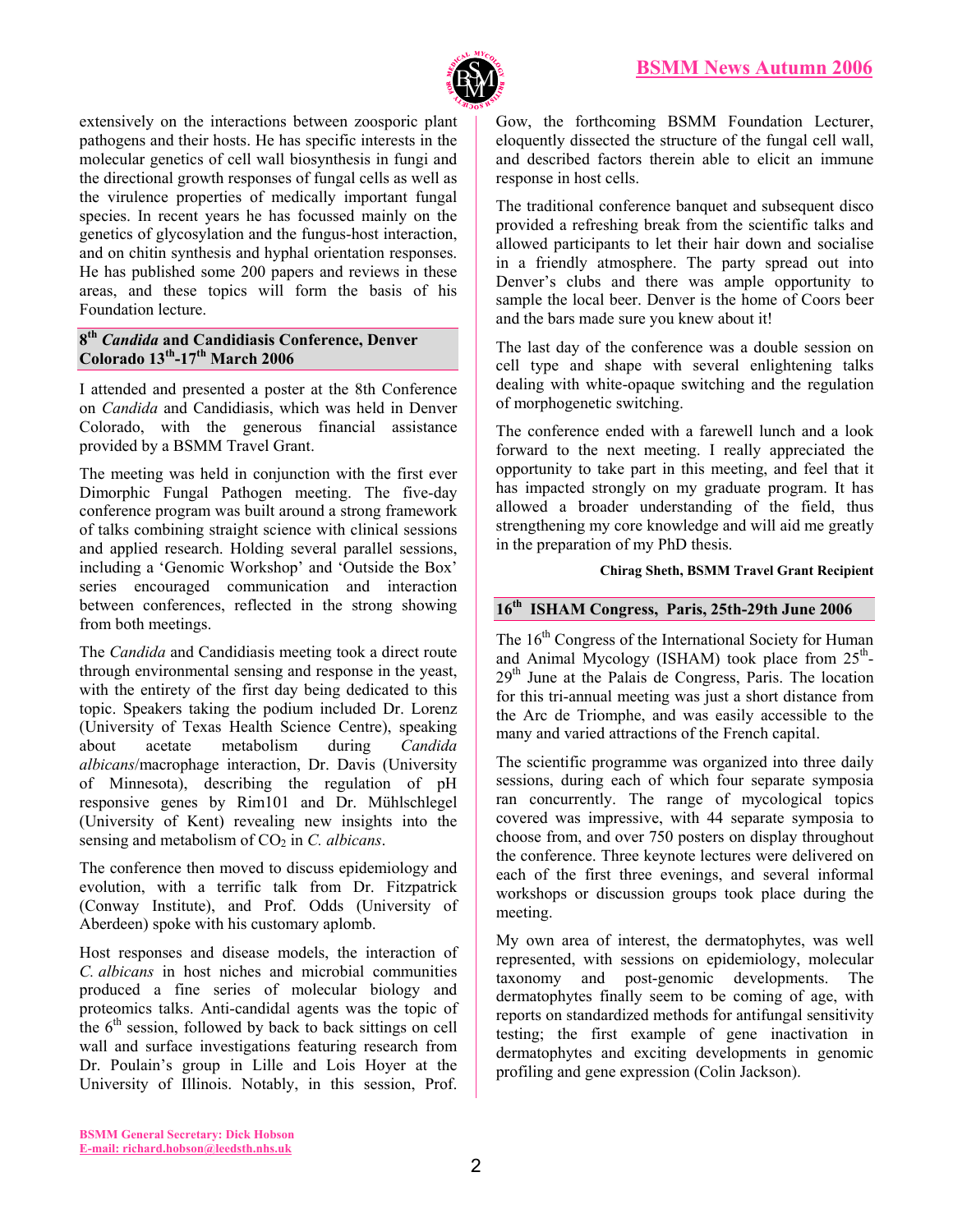

<span id="page-2-0"></span>The role of fungal biofilms attracted some attention, with an entire session dedicated to this increasingly topical subject. A wide range of presentations examined the molecular determinants of these complex structures, expanding our limited knowledge of *Candida albicans* and *Aspergillus fumigatus* biofilms. A series of posters throughout the meeting also addressed this subject area (Gordon Ramage).

Minor negatives were the lack of lunch provision (in Paris, of all places) and the rather haphazard arrangement of the poster sessions and the oral presentation document. However, the gala dinner at the Moulin Rouge more than made up for this (particularly for the males!). Overall, an excellent five days in a truly wonderful city.

#### **Colin Jackson and Gordon Ramage, BSMM Travel Grant Recipients**

#### **Molecular Mycology: Current Approaches to Fungal** Pathogenesis. Woods Hole 8<sup>th</sup>-25<sup>th</sup> August 2006

I am extremely grateful to the BSMM for the award of a Travel Grant to attend the Molecular Mycology Course at the Marine Biological Laboratory, Woods Hole. The course directors Prof. John E. Edwards Jr., Dr. Aaron Mitchell and Prof. Paul Magee have put together an incredibly informative and expansive 3 week program which greatly increased my knowledge in a wide variety of topics, including *Candida*, *Cryptococcus* and *Aspergillus* investigations. The course was enhanced by the faculty that included Dr. Judith Rhodes, Dr. Ted White (who will be speaking at next year's BSMM Annual Meeting), Dr. Scott Filler and Dr. Joe Heitman, each of whom gave seminars and laboratory tutorials in their area of expertise. This gave me the opportunity to ask many questions and really benefit from first hand knowledge and experience. I particularly enjoyed the camaraderie of my fellow course members and the chance to meet so many people, all interested in related fields. The evenings were a great chance to get to know everyone, especially on the bowling night. We even managed a day trip to Martha's Vineyard for a touch of R  $& R!$  The final day was a celebration of the course having been running for 10 years, and course alumni were invited back to speak on their research. This was very motivating as so many previous students were now running their own labs and had published in *Science* and *Nature*. This course is a unique experience to learn from some of the top minds in the field and I would thoroughly encourage current students and post-docs to apply next year.

#### **BSMM Annual Scientific Meeting 2007**

The 2007 BSMM Annual Meeting will be held at Devonshire Hall, in the University of Leeds, from  $18<sup>th</sup>$ - $20<sup>th</sup>$  March 2007. There will sessions on antifungal agents, epidemiology, antifungal immunity, and molecular mycology, including presentations by a number of top UK and international speakers. The 2007 BSMM Foundation Lecture will be delivered by Professor Neil Gow from Aberdeen, and the meeting will include a ISHAM-funded Glyn Evans Lecture, presented by Professor Ted White of the Seattle Biomedical Research Institute. Submission of offered papers and posters by BSMM members at all levels is encouraged, and these may include fungal case reports. The Annual Dinner will be held at the Thackray Medical Museum in Leeds (**[www.thackraymuseum.org/](http://www.thackraymuseum.org/)**), and will include the opportunity to roam the museum. For further information, please contact the Local Organiser (contact details below) or see the BSMM website (**[www.bsmm.org\)](http://www.bsmm.org/)**.

#### **Dick Hobson, Local Organiser**

#### **BSMM Annual Scientific Meeting 2008**

The 2008 BSMM Annual Meeting will be held in Norwich. The provisional dates for your diary are  $30<sup>th</sup>$ March- $1<sup>st</sup>$  April 2008. Further details will be made available as conference planning gets fully underway.

#### **Silke Schelenz, Local Organiser**

#### **BSMM Travel Grant Deadlines**

The next deadlines for receipt of applications for BSMM Travel Grant Applications are:

- $\bullet$  16<sup>th</sup> September 2006
- $19^{\text{th}}$  January 2007
- 18<sup>th</sup> May 2007

For details of the application process and eligibility criteria, see **[www.bsmm.org](http://www.bsmm.org/)**

#### **BSMM membership**

The BSMM now has 301 members, and would like to welcome the following members who have joined the Society since production of the last Newsletter: Estelle Mogensen (Canterbury), Judith Feeney (Brighton), Kalani Mortimer (Nottingham), Rashmi Gupta (Warrington), Amir Golbang (Cambridge) Jayaram Kaliamurthy (Tiruchrrappalli, India), Stephen Decelis (Bikara, Malta) and Kristel Smith (Carlisle). **Suzy Turnbull, BSMM Travel Grant Recipient**